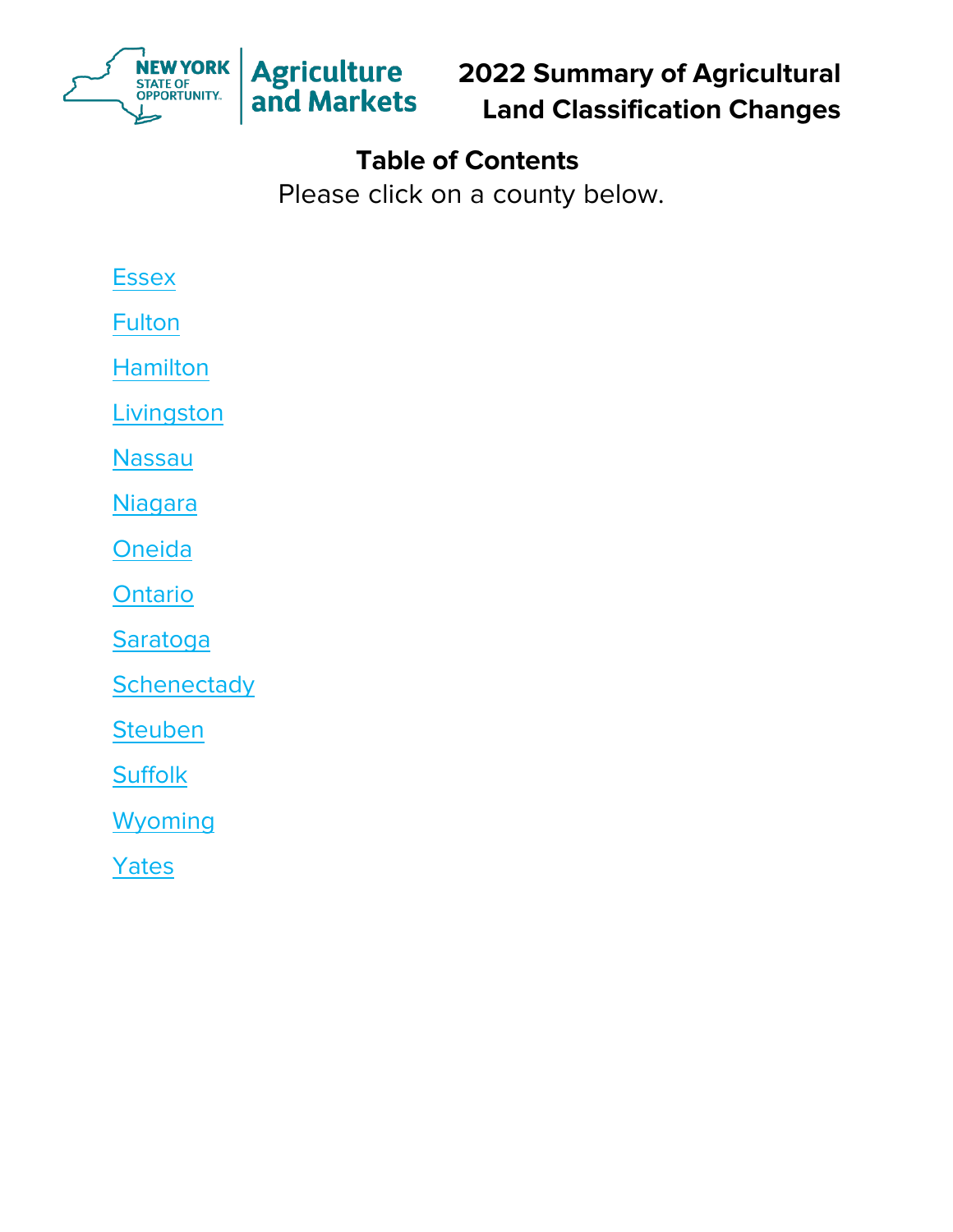#### 2022 NEW YORK AGRICULTURAL LAND CLASSIFICATION - ESSEX - JANUARY 1, 2022

<span id="page-1-0"></span>

| <b>MAPSYM</b> | FM5<br>CAP | TEMP SOIL MODIFIER | SOIL<br><b>SLOPE</b> | SOIL NAME | DRAINAGE MODIFIER TEXTURE LIME ROTN |      |  | AVE<br>CORN | AVE<br>HAY | SOIL<br><b>GROUP</b> | FLD CHNG | AVE<br><b>TDN</b> | <b>INDEX</b> |
|---------------|------------|--------------------|----------------------|-----------|-------------------------------------|------|--|-------------|------------|----------------------|----------|-------------------|--------------|
| CtA           | ЗW         |                    | 00-02                | CORNISH   |                                     | SII. |  | a           | 0.96       |                      |          | 0.48              | 10.6         |
| CtA           | ЗW         |                    | 00-02                | CORNISH   |                                     | SII. |  | 10.5        | 1.6        |                      |          | 1.19              | 26.2         |
|               | 3W         |                    | 00-02                | CORNISH   |                                     | SIL  |  |             | 2.31       |                      |          | 65                | 36.4         |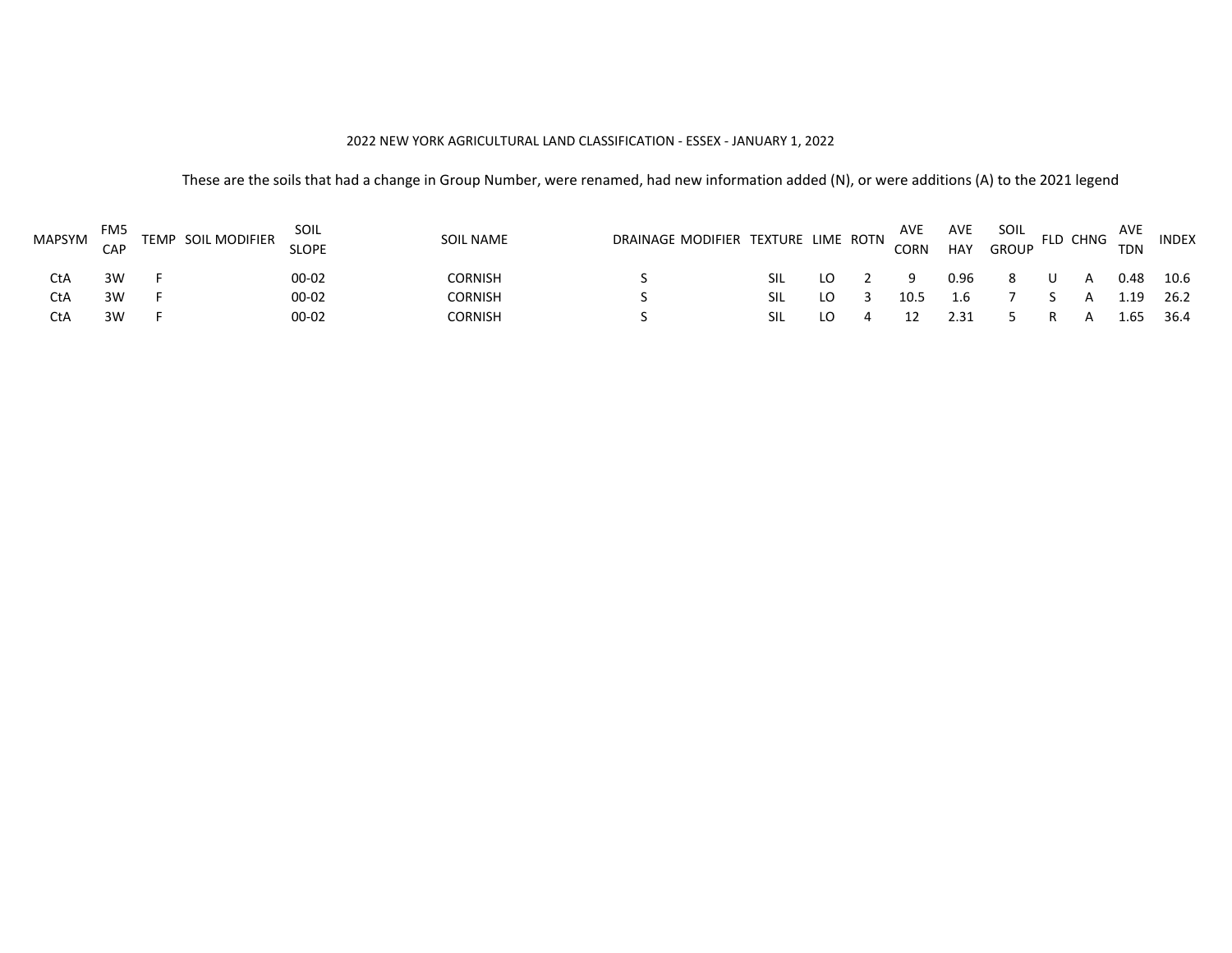#### 2022 NEW YORK AGRICULTURAL LAND CLASSIFICATION - FULTON - JANUARY 1, 2022

<span id="page-2-0"></span>

| MAPSYM | FM <sub>5</sub> |   | TEMP SOIL MODIFIER SOIL SLOPE |       | SOIL NAME           | DRAINAGE MODIFIER TEXTURE LIME ROTN |    |            | AVE  | AVE    | SOIL  | FLD CHNG | <b>AVE</b> | <b>INDEX</b> |
|--------|-----------------|---|-------------------------------|-------|---------------------|-------------------------------------|----|------------|------|--------|-------|----------|------------|--------------|
|        | $^{\circ}$ AD   |   |                               |       |                     |                                     |    |            | CORN | HAY GP | GROUP |          | <b>TDN</b> |              |
| 941D   |                 |   |                               | L5-35 | RAWSONVILLE-HOGBACK |                                     | B٧ | <b>SIL</b> | 0.0  | 0.0    |       |          | 0.00       | 0.0          |
| DeP    | 3W              | M | UNDULATING                    | 03-08 | <b>DEERFIELD</b>    |                                     |    |            |      | 2.31   |       |          | 1 คว       | 42.46        |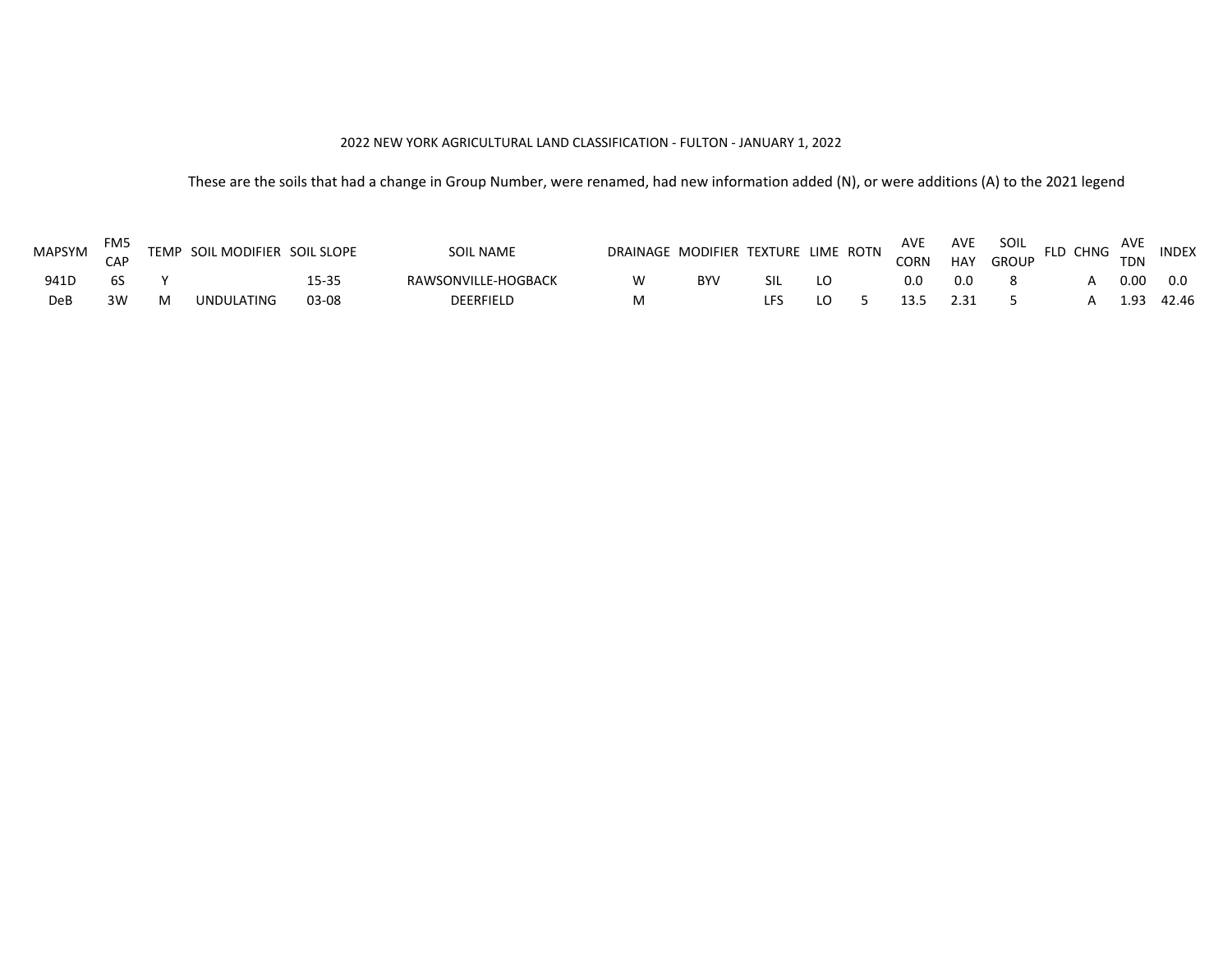#### 2022 NEW YORK AGRICULTURAL LAND CLASSIFICATION - HAMILTON - JANUARY 1, 2022

<span id="page-3-0"></span>

| <b>MAPSYM</b> | FM5<br>CAP | TEMP SOIL MODIFIER | SOIL<br><b>SLOPE</b> | <b>SOIL NAME</b>    |            | DRAINAGE MODIFIER TEXTURE LIME ROTN | AVE<br>CORN | AVE<br>HAY | SOIL<br><b>GROUP</b> | FLD CHNG | AVE<br><b>TDN</b> | <b>INDEX</b> |
|---------------|------------|--------------------|----------------------|---------------------|------------|-------------------------------------|-------------|------------|----------------------|----------|-------------------|--------------|
| 933D          |            |                    | 5-35ء                | MUNDALITE-WORDEN    | <b>BYV</b> |                                     | 0.0         | 0.0        |                      |          | 0.00              | 0.0          |
| 941D          |            |                    | $5 - 35$             | RAWSONVILLE-HOGBACK |            |                                     |             | 0.0        |                      |          | 0.00              | 0.0          |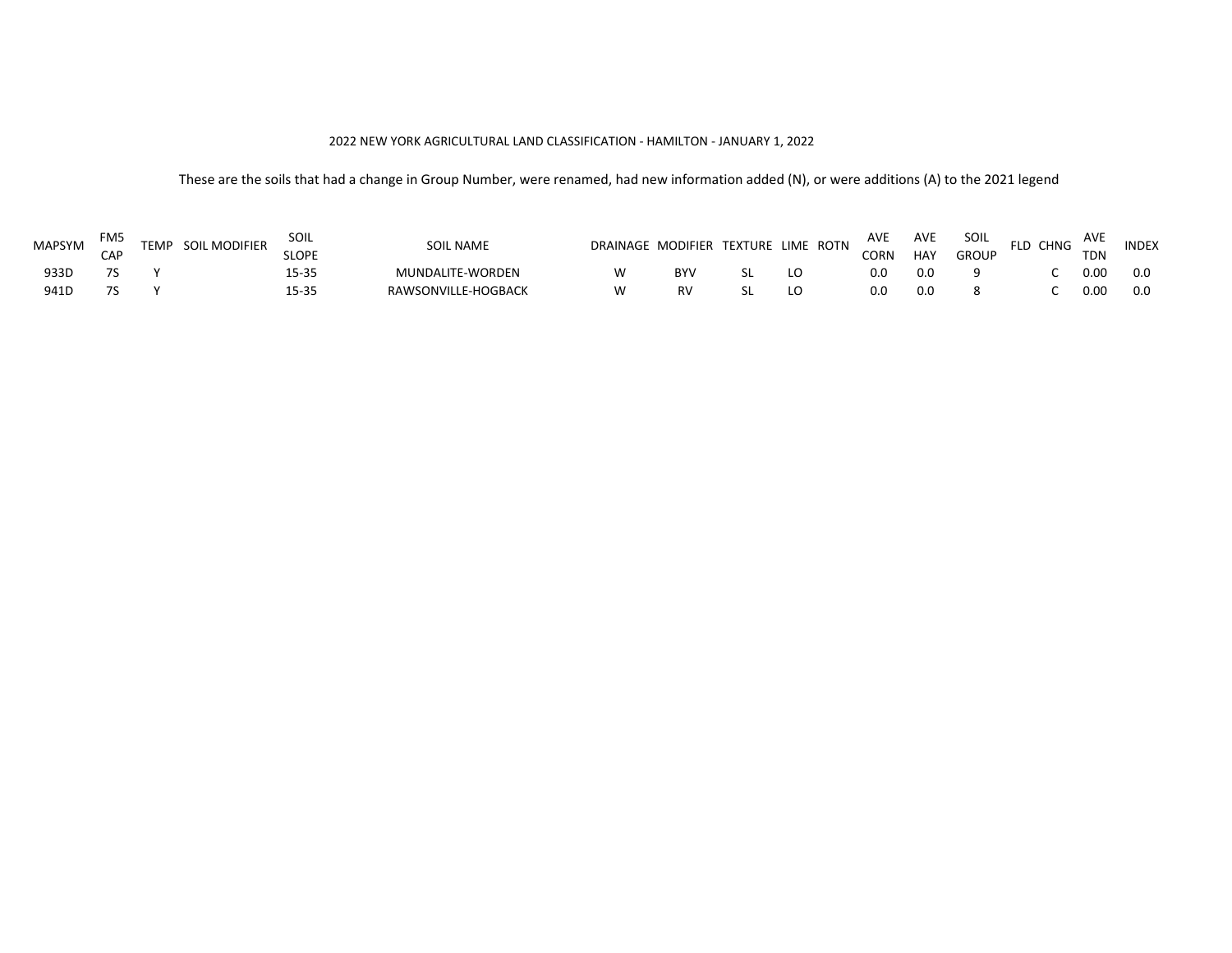#### 2022 NEW YORK AGRICULTURAL LAND CLASSIFICATION - LIVINGSTON - JANUARY 1, 2022

<span id="page-4-0"></span>

| MAPSYM FIVIS TEMP | FM5 |     | SOIL MODIFIER  | Soil<br><b>SLOPE</b> | <b>SOIL NAME</b> | DRAINAGE MODIFIER TEXTURE LIME ROTN AVE AVE SOIL FLD CHNG AVE INDEX |      |    |  |            |             |  |
|-------------------|-----|-----|----------------|----------------------|------------------|---------------------------------------------------------------------|------|----|--|------------|-------------|--|
| 36C               | -RF | - M | <b>ROLLING</b> | 08-15                | <b>CHOHARIE</b>  | WM                                                                  | SICL | LO |  | 13.5 2.6 5 | A 1.60 35.2 |  |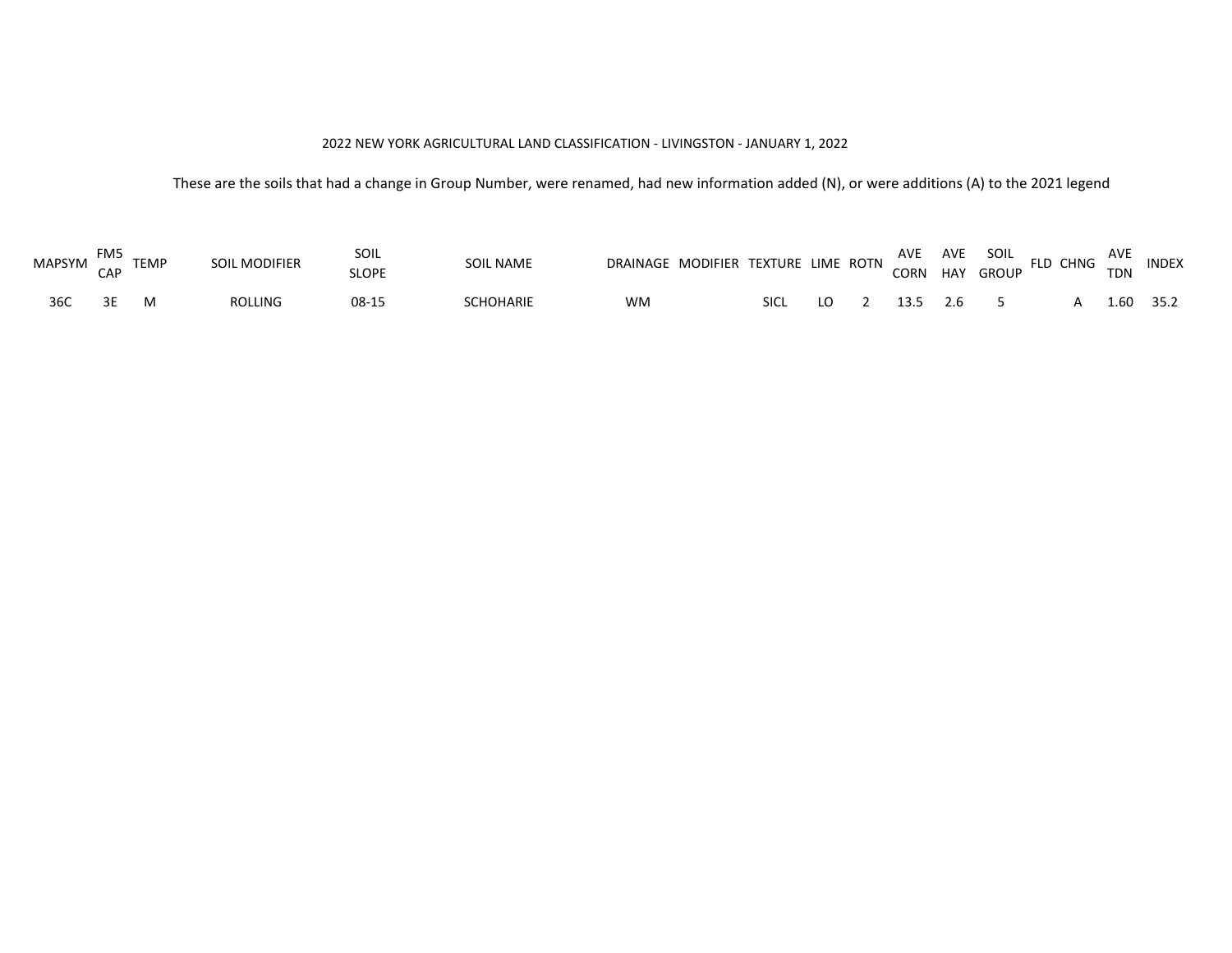#### 2022 NEW YORK AGRICULTURAL LAND CLASSIFICATION - NASSAU - JANUARY 1, 2022

<span id="page-5-0"></span>

| MAPSYM | FM5<br>CAP | <b>TEMP</b> | SOIL MODIFIER          | SOIL<br><b>SLOPE</b> | <b>SOIL NAME</b> | DRAINAGE MODIFIER TEXTURE LIME ROTN |    | AVE<br><b>CORN</b> | AVE<br>HAY | SOIL<br><b>GROUP</b> | FLD CHNG | AVE<br><b>TDN</b> | <b>INDEX</b> |
|--------|------------|-------------|------------------------|----------------------|------------------|-------------------------------------|----|--------------------|------------|----------------------|----------|-------------------|--------------|
| PIB    |            | м           |                        | 03-08                | PLYMOUTH         |                                     | LO | 9.0                |            |                      |          | 1.47              | 32.4         |
| PIC    |            | M           |                        | 08-15                | <b>PLYMOUTH</b>  |                                     | LO |                    |            |                      |          |                   | 25.9         |
| SaA    |            | м           | <b>VERY FREQ FLOOD</b> | $00 - 02$            | Sandyhook        | МΚ                                  | LO | 0.0                | 0.0        |                      |          | 0.00              | 0.0          |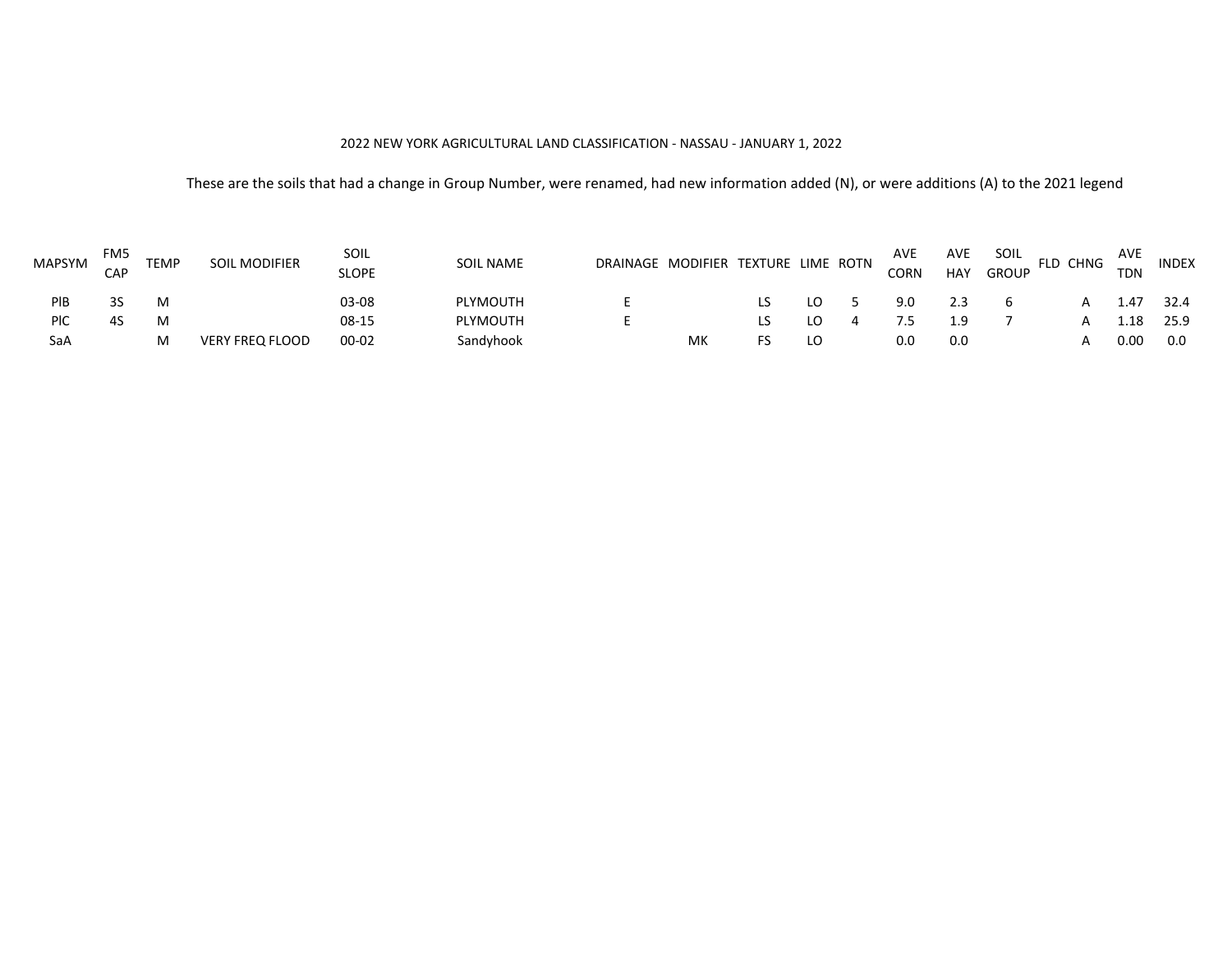#### 2022 NEW YORK AGRICULTURAL LAND CLASSIFICATION - NIAGARA - JANUARY 1, 2022

<span id="page-6-0"></span>

| MAPSYM | FM5 | TEMP SOIL MODIFIER | SOIL         | <b>SOIL NAME</b> |  |      |  |  | DRAINAGE MODIFIER TEXTURE LIME ROTN AVE AVE SOIL GROUP FLD CHNG |    |            |  |
|--------|-----|--------------------|--------------|------------------|--|------|--|--|-----------------------------------------------------------------|----|------------|--|
|        | CAP |                    | <b>SLOPE</b> |                  |  |      |  |  |                                                                 |    |            |  |
| Uw     |     |                    | $00 - 03$    | Uwihreh          |  | SiCL |  |  | HI 3 11.25 2 6                                                  | UA | 1.36 29.90 |  |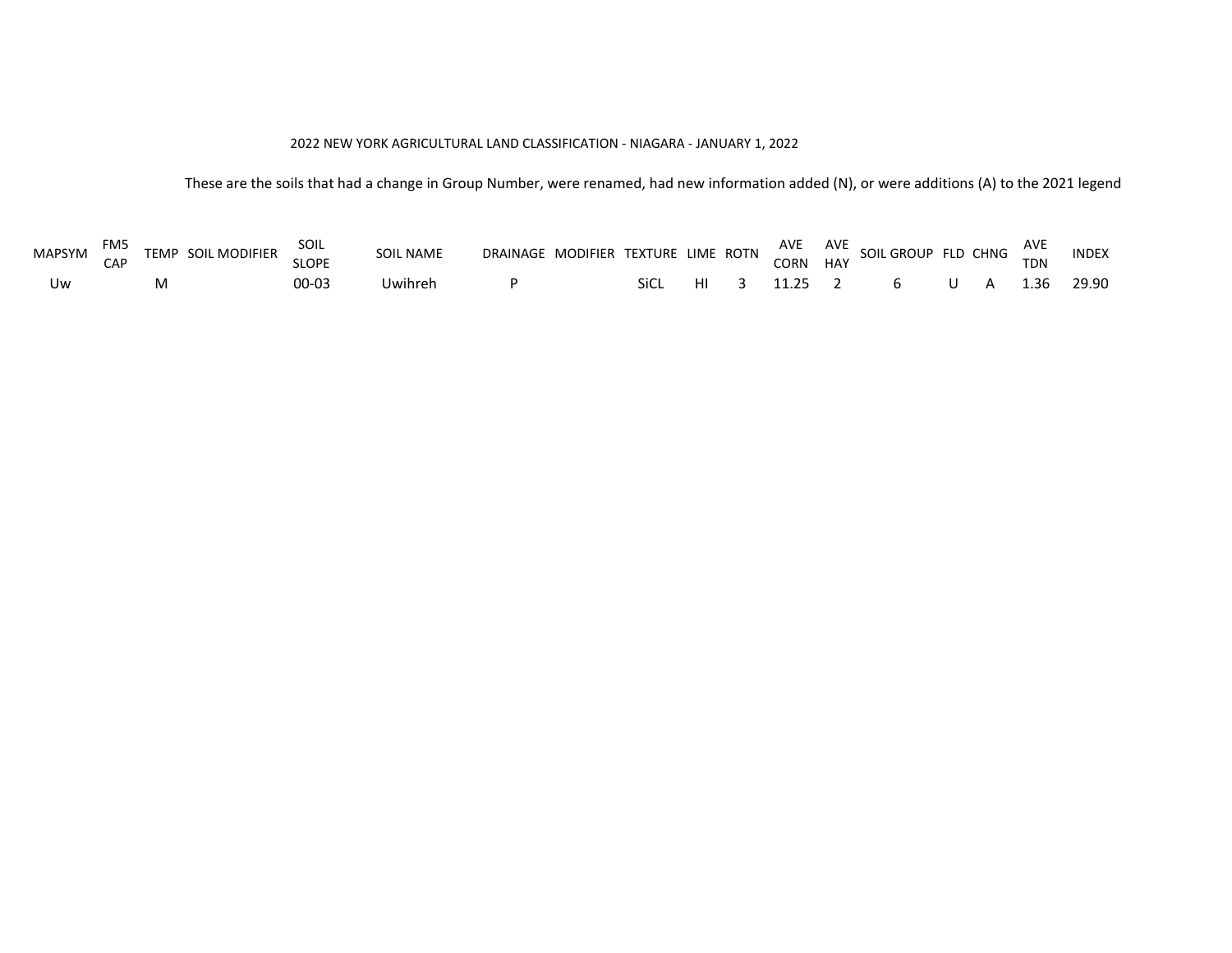#### 2022 NEW YORK AGRICULTURAL LAND CLASSIFICATION - ONEIDA - JANUARY 1, 2022

<span id="page-7-0"></span>

| <b>MAPSYM</b> | FM5 | TEMP | SOIL MODIFIER | SOIL         | <b>SOIL NAME</b>     |    | DRAINAGE MODIFIER TEXTURE LIME ROTN |     |    |   | <b>AVE</b> | AVE        | SOIL         | FLD CHNG | AVE        | <b>INDEX</b> |
|---------------|-----|------|---------------|--------------|----------------------|----|-------------------------------------|-----|----|---|------------|------------|--------------|----------|------------|--------------|
|               | CAP |      |               | <b>SLOPE</b> |                      |    |                                     |     |    |   | CORN       | <b>HAY</b> | <b>GROUP</b> |          | <b>TDN</b> |              |
| 155           | 7S  |      |               | $00 - 03$    | <b>DANNEMORA</b>     | VP | <b>GRST</b>                         | FSL | LO |   | 0.0        | 0.0        | 8            | A        | 0.00       | 0.0          |
| 221B          | 2E  |      |               | 03-08        | KALURAH              | м  |                                     | SIL | LO | 4 | 17.5       | 3.4        |              |          | 2.40       | 52.9         |
| 221C          | 3Е  |      |               | $08-15$      | KALURAH              | M  |                                     | SIL | LO |   | 13.5       | 2.3        | b            |          | 1.45       | 31.9         |
| 221D          | 4Ε  |      |               | $15 - 25$    | KALURAH              | M  |                                     | Sil | LO |   | 12.0       | 1.9        |              |          | 1.10       | 24.3         |
| 221E          | 7Е  |      |               | 25-45        | KALURAH              | M  |                                     | Sil | LO |   | 0.0        | 0.0        | 9            |          | 0.00       | 0.0          |
| 223C          | 7S  |      |               | $08-15$      | MALONE               |    |                                     |     | LO |   | 10.5       | 2.0        | b            |          | 4.43       | 31.4         |
| 269           | 3W  | M    |               | $01 - 08$    | <b>GREENE-TULLER</b> |    |                                     | SIL | LO |   |            | 2.0        | b            |          | -36        | 29.9         |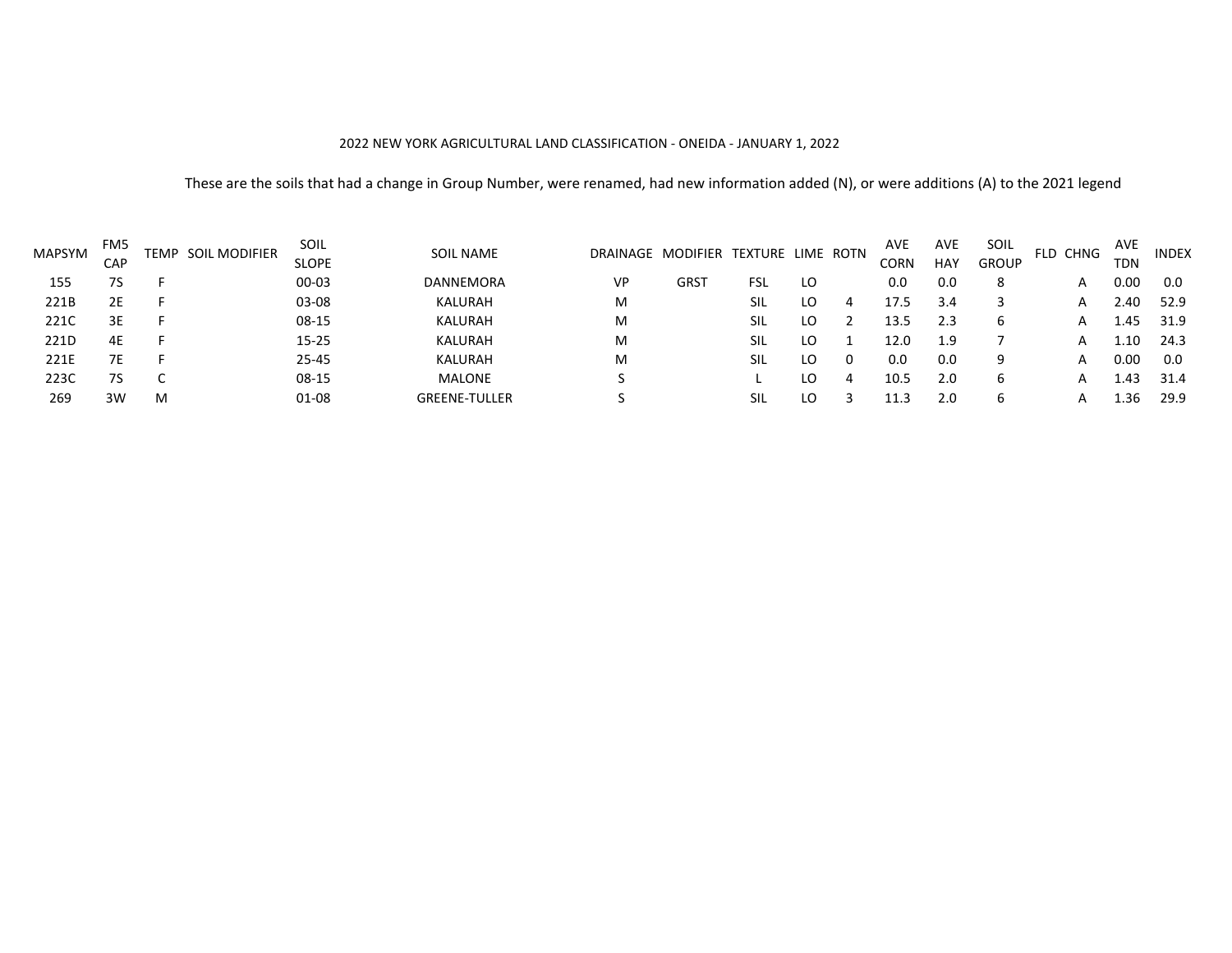#### 2022 NEW YORK AGRICULTURAL LAND CLASSIFICATION - ONTARIO - JANUARY 1, 2022

<span id="page-8-0"></span>

| <b>MAPSYM</b> | FM5<br>CAP | TEMP SOIL MODIFIER | SOIL<br><b>SLOPE</b> | SOIL NAME  |           | DRAINAGE MODIFIER TEXTURE LIME ROTN |    | AVE<br>CORN | AVE<br><b>HAY</b> | SOIL<br><b>GROUP</b> | FLD CHNG | AVE<br><b>TDN</b> | <b>INDEX</b> |
|---------------|------------|--------------------|----------------------|------------|-----------|-------------------------------------|----|-------------|-------------------|----------------------|----------|-------------------|--------------|
| 130B          |            |                    | 44263                | FARMINGTON | <b>WE</b> |                                     | нı |             | 2.0               |                      |          | 1.46              | 32.2         |
| 132A          |            |                    | 00-03                | GALOO      | <b>WE</b> |                                     | нι |             |                   |                      |          | 0.48              | 10.6         |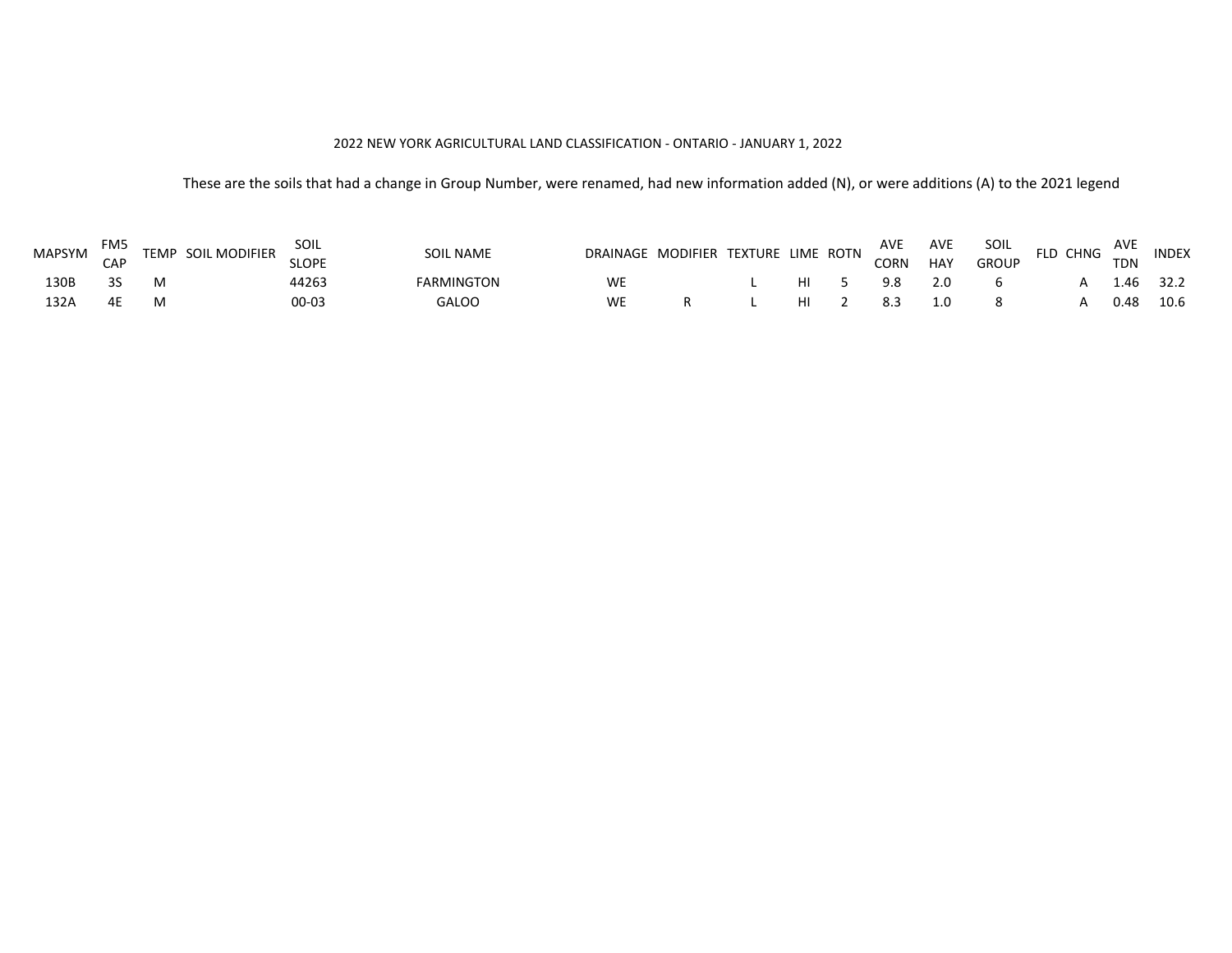#### 2022 NEW YORK AGRICULTURAL LAND CLASSIFICATION - SARATOGA - JANUARY 1, 2022

<span id="page-9-0"></span>

| <b>MAPSYM</b> | FM5<br>CAP |   | TEMP SOIL MODIFIER | SOIL<br><b>SLOPE</b> | <b>SOIL NAME</b>       | DRAINAGE MODIFIER TEXTURE LIME ROTN |    |     |  | AVE<br>CORN | AVE<br><b>HAY</b> | SOIL GROUP FLD CHNG | AVE<br><b>TDN</b> | <b>INDEX</b> |
|---------------|------------|---|--------------------|----------------------|------------------------|-------------------------------------|----|-----|--|-------------|-------------------|---------------------|-------------------|--------------|
|               |            |   | <b>ROLLING</b>     | 08-15                | BERNARDSTON-MANLIUS-NA |                                     |    | SIL |  |             |                   |                     |                   | 34.5         |
| BnD           |            | M | <b>HILLY</b>       |                      | BERNARDSTON-MANLIUS-NA |                                     |    | ۲IJ |  | 10.5        |                   |                     | 1.07              | 23.7         |
| HoB           |            | M | UNDULATING         | 03-08                | HOOSIC                 |                                     | GR |     |  |             |                   |                     |                   | 49.0         |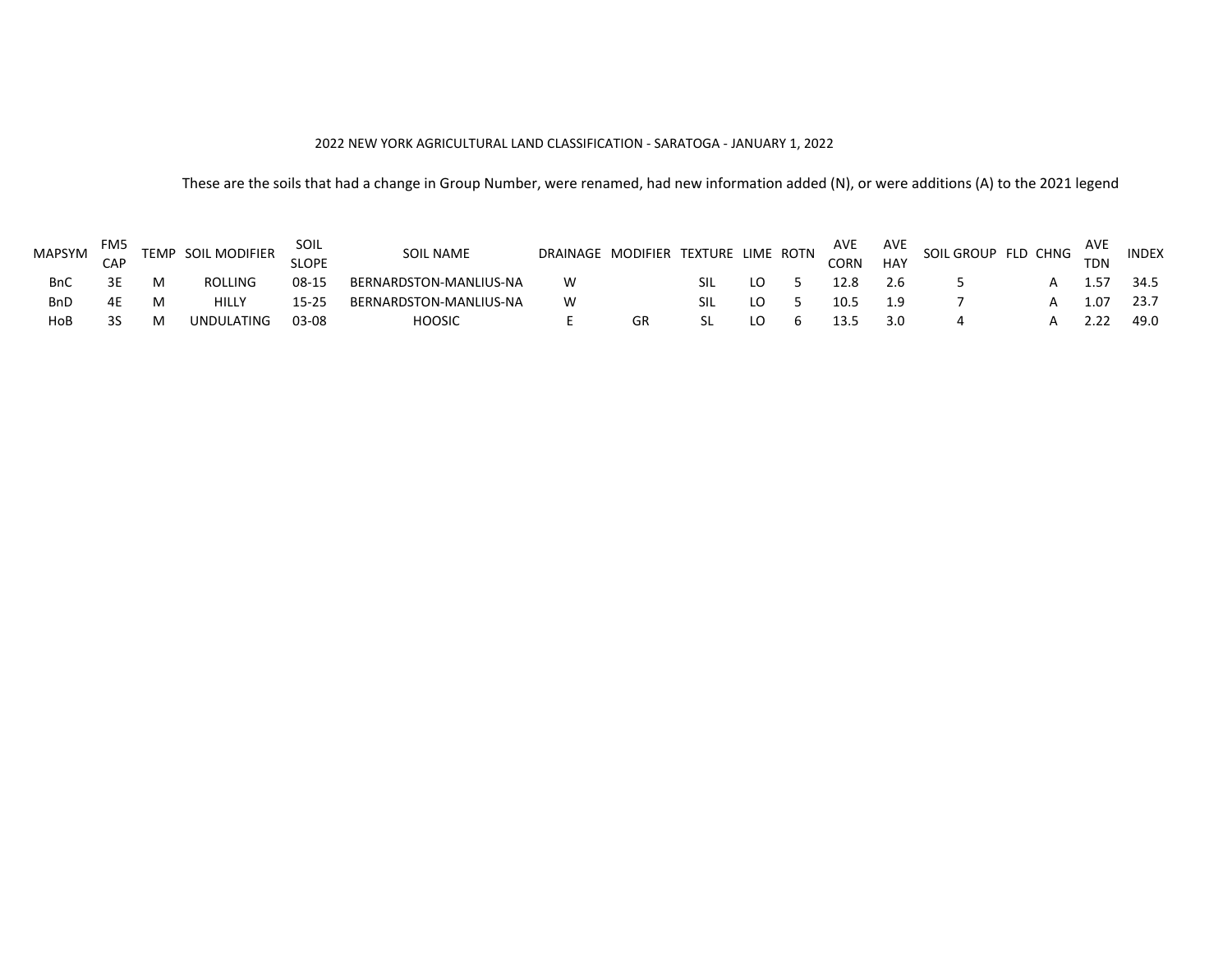#### 2022 NEW YORK AGRICULTURAL LAND CLASSIFICATION - SCHENECTADY - JANUARY 1, 2022

<span id="page-10-0"></span>

| <b>MAPSYM</b> | FM5 | TEMP SOIL MODIFIER | Soil  | <b>SOIL NAME</b> | DRAINAGE MODIFIER TEXTURE LIME ROTN |  |  | AVE<br>CORN | AVE HAY | SOIL         | FLD CHNG | AVE        | <b>INDEX</b> |
|---------------|-----|--------------------|-------|------------------|-------------------------------------|--|--|-------------|---------|--------------|----------|------------|--------------|
|               | CAP |                    | SLOPE |                  |                                     |  |  |             |         | <b>GROUP</b> |          | <b>TDN</b> |              |
|               |     |                    |       | FREDON           |                                     |  |  |             |         |              |          | 1 49       |              |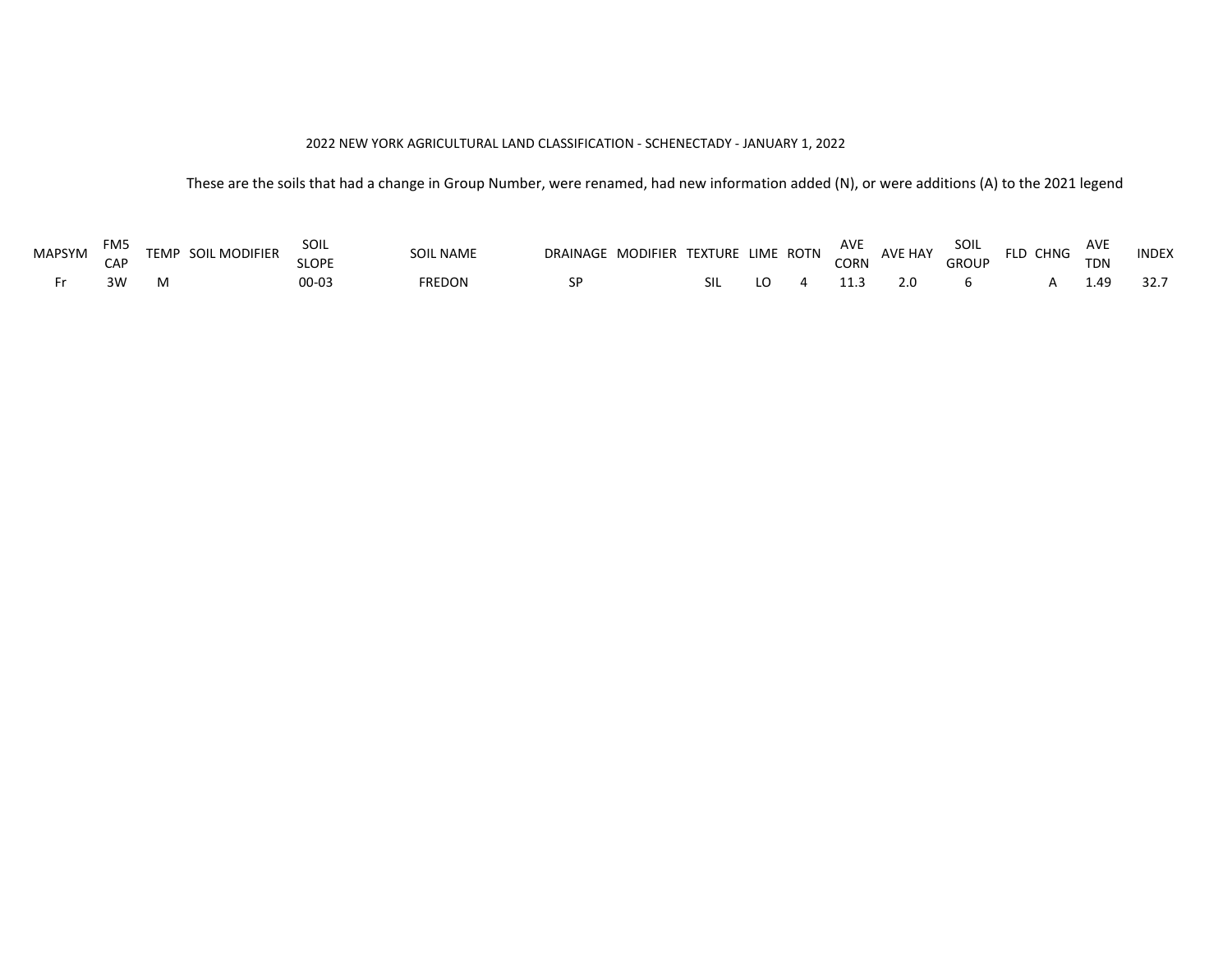#### 2022 NEW YORK AGRICULTURAL LAND CLASSIFICATION - STEUBEN - JANUARY 1, 2022

<span id="page-11-0"></span>

| MAPSYM | FM5 | <b>TEMP</b> | SOIL MODIFIER     | SOIL SLOPE | <b>SOIL NAME</b>  | DRAINAGE MODIFIER TEXTURE LIME ROTN |  |     |     | AVE AVE SOIL .<br>CORN HAY GROUP | SOIL FLD CHNG | AVE        | <b>INDEX</b> |
|--------|-----|-------------|-------------------|------------|-------------------|-------------------------------------|--|-----|-----|----------------------------------|---------------|------------|--------------|
|        |     |             |                   |            |                   |                                     |  |     |     |                                  |               | <b>TDN</b> |              |
| Ud     |     |             | <b>REFUSE SUB</b> | $00 - 25$  | <b>UDORTHENTS</b> |                                     |  | 0.0 | 0.0 |                                  |               | 0.00       | 0.0          |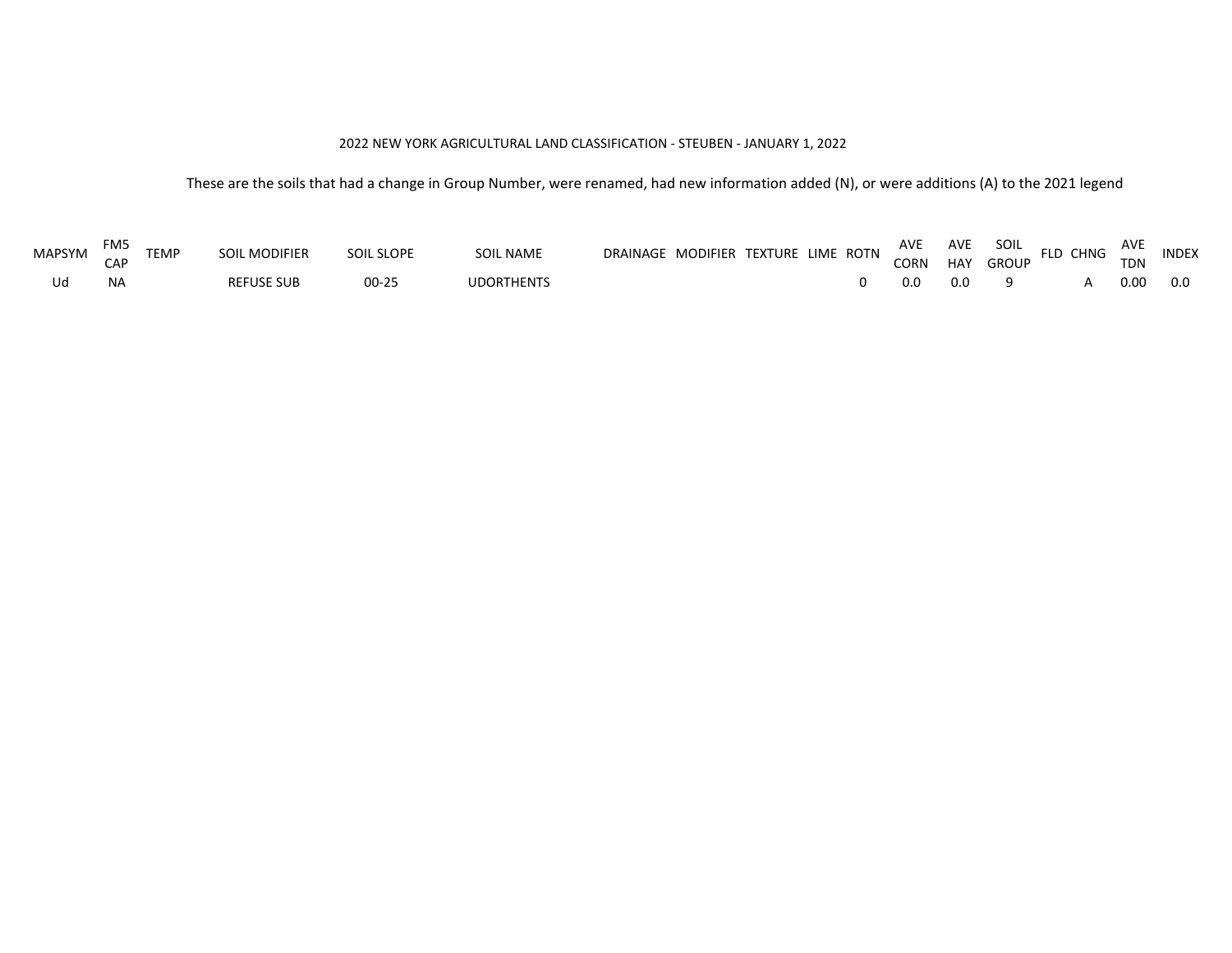#### 2022 NEW YORK AGRICULTURAL LAND CLASSIFICATION - SUFFOLK - JANUARY 1, 2022

<span id="page-12-0"></span>

| MAPSYM     | FM <sub>5</sub> | <b>TEMP</b> | <b>SOIL MODIFIER</b> | SOIL         | <b>SOIL NAME</b>         |    | DRAINAGE MODIFIER TEXTURE LIME ROTN |               |     |    | AVE         | AVE | SOIL         | FLD CHNG | <b>AVE</b> | <b>INDEX</b> |
|------------|-----------------|-------------|----------------------|--------------|--------------------------|----|-------------------------------------|---------------|-----|----|-------------|-----|--------------|----------|------------|--------------|
|            | CAP             |             |                      | <b>SLOPE</b> |                          |    |                                     |               |     |    | <b>CORN</b> | HAY | <b>GROUP</b> |          | TDN        |              |
| BH         | 8W              |             | <b>BEACH</b>         | $00 - 08$    | SAND-HOOKSAND            |    |                                     |               |     | 0  | 0.0         | 0.0 | 9            | A        | 0.00       | 0.0          |
| CpA        | 4S              | M           |                      | 00-03        | CARVER-PLYMOUTH          | E  |                                     | $\mathcal{P}$ | LO  |    | 9.0         | 2.0 | 6            | A        | 1.39       | 30.6         |
| CpC        | 7S              | M           |                      | 03-15        | CARVER-PLYMOUTH          | E  |                                     | S             | LO  | 5. | 9.0         | 2.0 | 6            | Α        | 1.39       | 30.6         |
| CpE        | 7S              | M           |                      | 15-35        | CARVER-PLYMOUTH          | E. |                                     | S             | LO  | 0  | 0.0         | 1.0 | 8            | A        | 0.48       | 10.6         |
| <b>DHU</b> | 8E              |             |                      | 00-08        | DUNE LAND-HOOKSAN        |    |                                     |               |     |    | 0.0         | 0.0 | 9            | A        | 0.00       | 0.0          |
| <b>HDA</b> | 8E              |             |                      | $00 - 03$    | <b>HOOKSAN-DUNE LAND</b> |    |                                     |               |     |    | 0.0         | 0.0 | 9            | A        | 0.00       | 0.0          |
| <b>HDH</b> | 8E              |             |                      | 15-35        | <b>HOOKSAN-DUNE LAND</b> |    |                                     |               |     |    | 0.0         | 0.0 | 9            | A        | 0.00       | 0.0          |
| <b>HDR</b> | 8E              |             |                      | 08-15        | <b>HOOKSAN-DUNE LAND</b> |    |                                     |               |     |    | 0.0         | 0.0 | 9            | A        | 0.00       | 0.0          |
| <b>HkA</b> | 8E              |             |                      | $00 - 03$    | <b>HOOKSAN SAND</b>      |    |                                     |               |     |    | 0.0         | 0.0 | 9            | A        | 0.00       | 0.0          |
| <b>HkB</b> | 8E              |             |                      | $03-08$      | <b>HOOKSAN SAND</b>      |    |                                     |               |     |    | 0.0         | 0.0 | 9            | A        | 0.00       | 0.0          |
| <b>HkH</b> | 8E              |             |                      | $15 - 35$    | <b>HOOKSAN SAND</b>      |    |                                     |               |     |    | 0.0         | 0.0 | 9            | A        | 0.00       | 0.0          |
| <b>HkR</b> | 8E              |             |                      | $08 - 15$    | <b>HOOKSAN SAND</b>      |    |                                     |               |     |    | 0.0         | 0.0 | 9            | A        | 0.00       | 0.0          |
| PIA        | 3S              | M           |                      | $00 - 03$    | <b>PLYMOUTH</b>          | E  |                                     | LS            | LO  |    | 9.8         | 2.3 | 5            | A        | 1.71       | 37.7         |
| PIB        | 3S              | M           |                      | 03-08        | <b>PLYMOUTH</b>          |    |                                     | <b>LS</b>     | LO. |    | 9.0         | 2.3 | 6            | A        | 1.47       | 32.4         |
| <b>PIC</b> | 4S              | М           |                      | 08-15        | <b>PLYMOUTH</b>          |    |                                     | LS            | LO  | 4  | 7.5         | 1.9 | 7            | A        | 1.18       | 25.9         |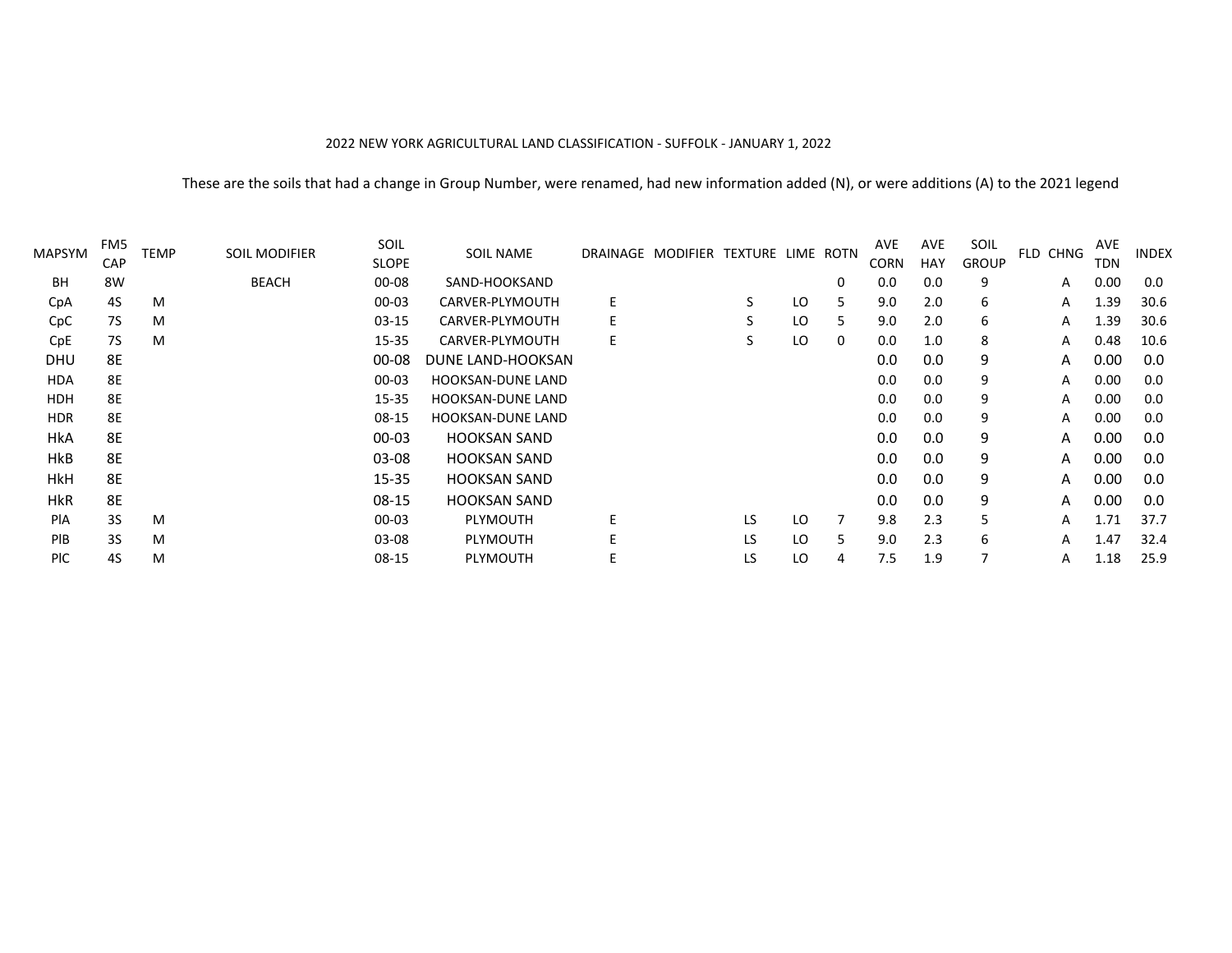# 2022 NEW YORK AGRICULTURAL LAND CLASSIFICATION - WYOMING - JANUARY 1, 2022

<span id="page-13-0"></span>

| <b>MAPSYM</b> | FM5 | <b>MODIFIER</b><br><b>TEMP</b><br>SOIL | SOIL<br>CI ODE | <b>SOIL NAME</b> | <b>DRAINAGF</b> | MODIFIER TEXTURE LIME ROTN | <b>AVE</b> | <b>AVE</b> | Soil       | $C_{\text{LMC}}$ | AVE | <b>INDEX</b> |  |
|---------------|-----|----------------------------------------|----------------|------------------|-----------------|----------------------------|------------|------------|------------|------------------|-----|--------------|--|
|               | .   |                                        |                |                  |                 |                            |            | $\cap$ CRN | <b>HAV</b> | GROUP            |     | TDN          |  |
| UD            | ΝA  |                                        |                | <b>IDORTHENT</b> |                 |                            |            |            |            |                  |     | 0.00         |  |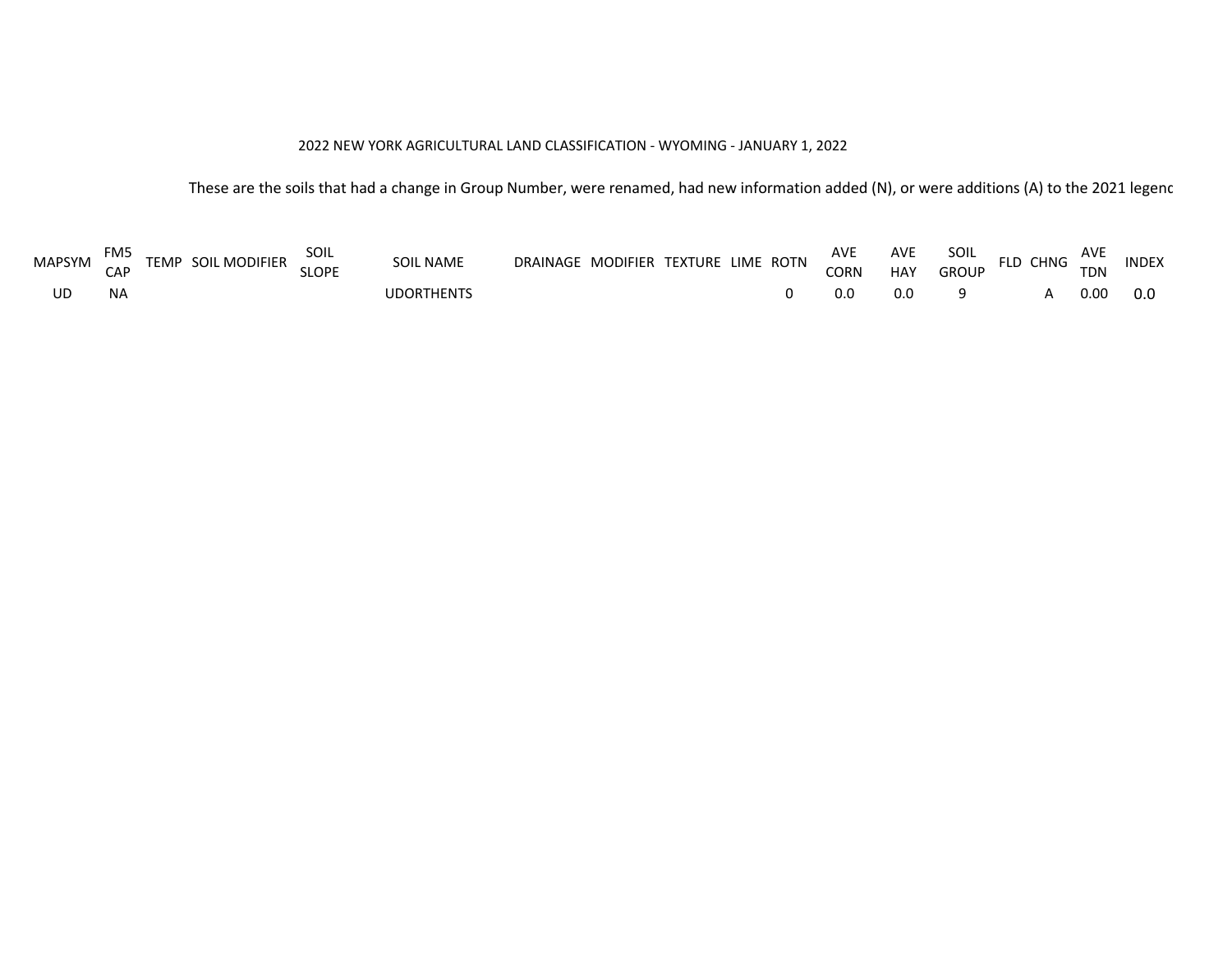#### 2022 NEW YORK AGRICULTURAL LAND CLASSIFICATION - YATES - JANUARY 1, 2022

<span id="page-14-0"></span>

| MAPSYM | FM5<br>CAP | <b>TEMP</b> | SOIL MODIFIER | SOIL<br><b>SLOPE</b> | <b>SOIL NAME</b>          |           | DRAINAGE MODIFIER TEXTURE |            |                | LIME ROTN      | <b>AVE</b><br><b>CORN</b> | <b>AVE</b><br>HAY | SOIL<br><b>GROUP</b> | <b>FLD</b> | <b>CHNG</b> | <b>AVE</b><br><b>TDN</b> | <b>INDEX</b> |
|--------|------------|-------------|---------------|----------------------|---------------------------|-----------|---------------------------|------------|----------------|----------------|---------------------------|-------------------|----------------------|------------|-------------|--------------------------|--------------|
| 104A   | 1          | M           |               | $00 - 03$            | <b>HONEOYE</b>            | W         |                           |            | HI             | 7              | 18.7                      | 3.7               | 1                    |            | Α           | 3.17                     | 69.9         |
| 104B   | 2E         | M           |               | 03-08                | <b>HONEOYE</b>            | W         |                           |            | H <sub>l</sub> | 5              | 18.5                      | 3.7               | $\overline{2}$       |            | A           | 2.77                     | 61.0         |
| 104C   | 3E         | M           |               | 08-15                | <b>HONEOYE</b>            | w         |                           | <b>FSL</b> | HI             | 2              | 15.8                      | 3.0               | 5                    |            | A           | 1.82                     | 40.0         |
| 108C   | 3E         | M           |               | 08-15                | LANSING                   | W         |                           | SIL        | LO             | 2              | 15.8                      | 3.0               | 5                    |            | A           | 1.82                     | 40.0         |
| 114C   | 6E         | M           |               | 08-15                | <b>ONTARIO</b>            | w         | GR                        |            | HI             | $\overline{2}$ | 15.0                      | 3.0               | 5                    |            | A           | 1.79                     | 39.4         |
| 114D   | 4E         | M           |               | 15-25                | <b>ONTARIO</b>            | W         | GR                        |            | H <sub>l</sub> | $\mathbf{1}$   | 12.0                      | 2.6               | 6                    |            | A           | 1.41                     | 31.1         |
| 116B   | 3E         | M           |               | 08-08                | <b>ONTARIO</b>            | W         |                           |            | H <sub>l</sub> | 5              | 18.5                      | 3.7               | $\overline{2}$       |            | A           | 2.77                     | 61.0         |
| 118F   | <b>7E</b>  | M           |               | $35 - 55$            | ONTARIO-HONEOYE-LANSI     | W         |                           |            | H <sub>l</sub> |                | 0.0                       | 0.0               | 9                    |            | A           | 0.00                     | 0.0          |
| 120E   | 6E         | M           |               | $25 - 35$            | PALMYRA-HOWARD            | <b>WE</b> | GR                        |            | H <sub>l</sub> | 0              | 0.0                       | 1.0               | 8                    |            | A           | 0.48                     | 10.6         |
| 126A   | <b>2E</b>  | M           |               | 00-03                | PALMYRA                   | <b>WE</b> | GR                        |            | HI             | 7              | 18.7                      | 3.7               | 1                    |            | A           | 3.17                     | 69.9         |
| 126B   | 3E         | M           |               | 03-08                | PALMYRA                   | <b>WE</b> | GR                        |            | HI             | 6              | 18.5                      | 3.7               | 2                    |            | A           | 2.95                     | 65.1         |
| 126D   | 4E         | M           |               | $15 - 25$            | PALMYRA                   | <b>WE</b> | GR                        |            | H <sub>l</sub> | $\mathbf{1}$   | 13.5                      | 2.6               | 6                    |            | A           | 1.44                     | 31.7         |
| 13F    | 8S         | M           |               | 35-80                | <b>ROCK OUTCROP-ARNOT</b> | <b>MW</b> | <b>STX</b>                | SIL        | LO             | 0              | 0.0                       | 0.0               | 9                    |            | A           | 0.00                     | 0.0          |
| 151C   | 3E         | F           |               | $03 - 15$            | <b>WILLDIN-NORCHIP</b>    | M         | <b>CN</b>                 | SIL        | LO             | 3              | 11.3                      | 1.6               | 7                    |            | A           | 1.24                     | 27.2         |
| 152D   | 4E         | M           |               | $15 - 25$            | <b>VALOIS</b>             | W         | GR                        | SIL        | LO             | $\mathbf{1}$   | 11.3                      | 2.6               | 6                    |            | A           | 1.40                     | 30.7         |
| 153B   | 3E         | C           |               | 03-08                | <b>VALOIS</b>             | W         | GR                        |            | LO             | 6              | 15.2                      | 3.4               | 3                    |            | A           | 2.49                     | 54.9         |
| 153C   | 4E         | C           |               | 08-15                | VALOIS                    | W         | GR                        |            | LO             | 3              | 12.8                      | 2.6               | 5                    |            | Α           | 1.69                     | 37.2         |
| 153D   | 4E         | $\mathsf C$ |               | $15 - 25$            | VALOIS                    | w         | GR                        |            | LO             | 1              | 9.8                       | 2.3               | 6                    |            | A           | 1.22                     | 26.8         |
| 153E   | 6E         | C           |               | 35-35                | <b>VALOIS</b>             | w         | GR                        |            | LO             | 0              | 0.0                       | 0.0               | 8                    |            | A           | 0.00                     | 0.0          |
| 15A    | 2W         | M           | <b>FAN</b>    | 00-03                | GUYANOGA                  | W         | <b>CN</b>                 | SIL        | LO             | 5              | 15.2                      | 3.4               | 3                    |            | A           | 2.36                     | 51.9         |
| 15B    | 2W         | M           | <b>FAN</b>    | 03-08                | <b>GUYANOGA</b>           | w         | <b>CN</b>                 | SIL        | LO             | 5              | 15.2                      | 3.4               | 3                    |            | A           | 2.36                     | 51.9         |
| 16A    | 3E         | F           |               | $00 - 03$            | <b>ALMOND</b>             | S         | <b>CN</b>                 | SIL        | LO             | 4              | 11.3                      | 1.6               | 6                    |            | A           | 1.39                     | 30.6         |
| 16C    | 3W         | F           |               | 08-15                | <b>ALMOND</b>             | S         | <b>CN</b>                 | SIL        | LO             | $\overline{2}$ | 9.0                       | 1.0               | 8                    |            | A           | 0.48                     | 10.6         |
| 171C   | 6E         | M           |               | 08-15                | LORDSTOWN-MANLIUS-TOWE    | w         | <b>ST</b>                 | SIL        | LO             | $\overline{2}$ | 12.0                      | 1.4               | 8                    |            | A           | 0.72                     | 15.9         |
| 171D   | 6E         | M           |               | $15 - 25$            | LORDSTOWN-MANLIUS-TOWE    | W         | <b>STV</b>                | SIL        | LO             |                | 0.0                       | 0.0               | 8                    |            | A           | 0.00                     | 0.0          |
| 171E   | 6E         | M           |               | $25 - 35$            | LORDSTOWN-MANLIUS-TOWE    | W         | <b>STX</b>                | SIL        | LO             |                | 0.0                       | 0.0               | 8                    |            | A           | 0.00                     | 0.0          |
| 171F   | <b>7S</b>  | M           |               | 35-80                | LORDSTOWN-MANLIUS-TOWE    | W         | <b>STX</b>                | SIL        | LO             | 0              | 0.0                       | 0.0               | 8                    |            | A           | 0.00                     | 0.0          |
| 181D   | 4E         | F           |               | $15 - 25$            | MONGAUP-ISCHUA            | w         | <b>STVCN</b>              | SIL        | LO             |                | 0.0                       | 0.0               | 8                    |            | Α           | 0.00                     | 0.0          |
| 181E   | 4E         | F           |               | 25-35                | MONGAUP-ISCHUA            | w         | <b>STXCN</b>              | SIL        | LO             |                | 0.0                       | 0.0               | 8                    |            | A           | 0.00                     | 0.0          |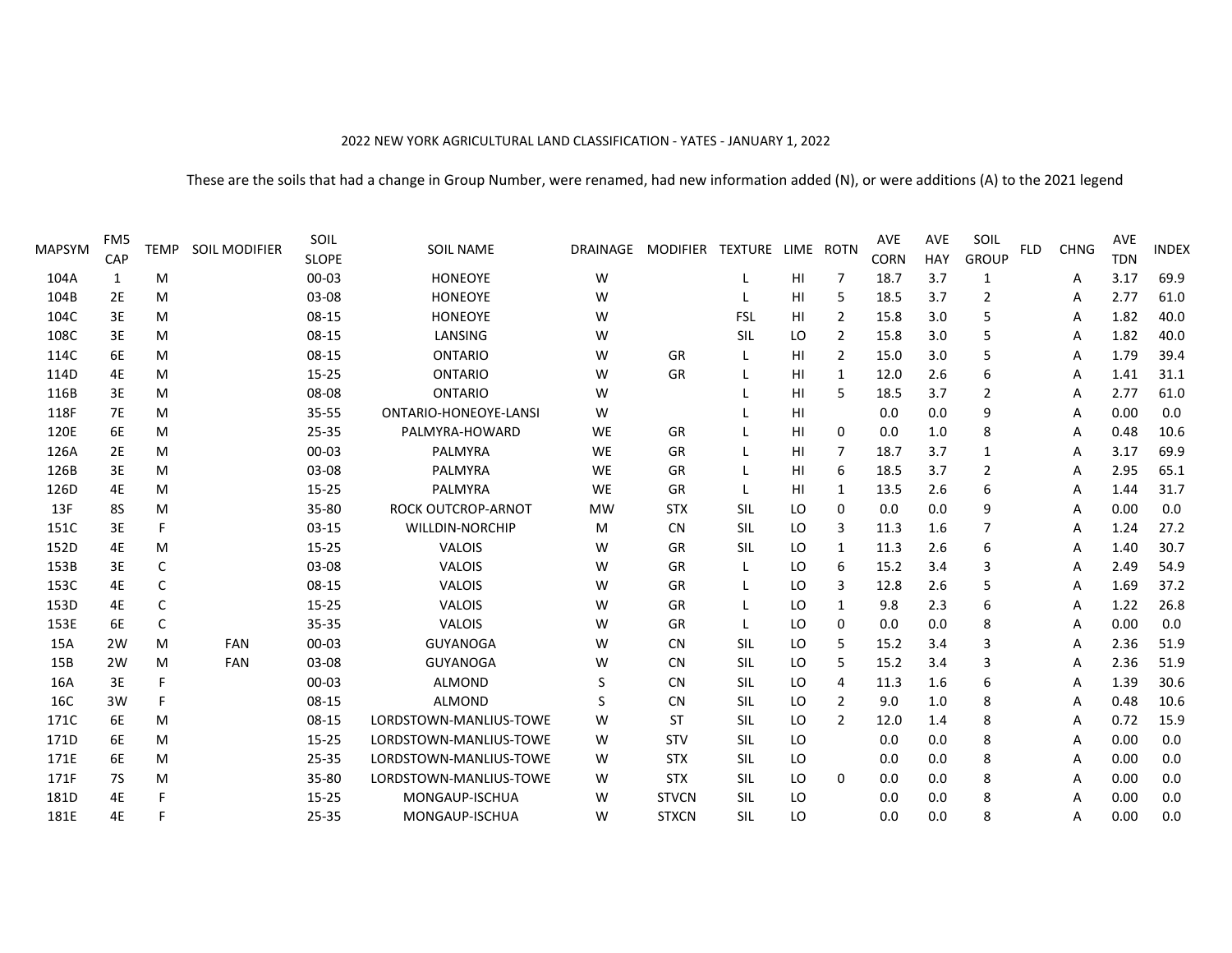#### 2022 NEW YORK AGRICULTURAL LAND CLASSIFICATION - YATES - JANUARY 1, 2022

| FM <sub>5</sub><br>CAP | <b>TEMP</b> | SOIL MODIFIER | SOIL<br><b>SLOPE</b> | <b>SOIL NAME</b>       | DRAINAGE     |           |             |                  |                | <b>AVE</b><br><b>CORN</b> | <b>AVE</b><br>HAY | SOIL<br><b>GROUP</b> | <b>FLD</b> | <b>CHNG</b> | AVE<br><b>TDN</b> | <b>INDEX</b> |
|------------------------|-------------|---------------|----------------------|------------------------|--------------|-----------|-------------|------------------|----------------|---------------------------|-------------------|----------------------|------------|-------------|-------------------|--------------|
| <b>2E</b>              | M           |               | $00 - 03$            | <b>HOMER</b>           | <sub>S</sub> |           | <b>SL</b>   | LO               | 4              | 13.5                      | 2.6               | 5                    |            | Α           | 1.87              | 41.2         |
| 5W                     |             | FREQ FLOOD    |                      | FLUVAQUENTS-UDIFLUVENT |              |           |             |                  | 0              | 0.0                       | 0.0               | 9                    |            | Α           | 0.00              | 0.0          |
| 2E                     | М           |               | 03-08                | <b>PHELPS</b>          | M            | GR        | SIL         | LO               | 5              | 18.5                      | 3.4               | $\overline{2}$       |            | A           | 2.69              | 59.2         |
| 2E                     | M           |               | $00 - 03$            | AURORA-ANGOLA          | M            |           | SIL         | HI               | -5             | 14.3                      | 3.0               | $\overline{4}$       |            | А           | 2.18              | 48.0         |
| 2E                     | M           |               | 03-08                | AURORA-ANGOLA          | M            |           | SIL         | HI               | 5              | 14.3                      | 3.0               | $\overline{4}$       |            | Α           | 2.18              | 48.0         |
| 3E                     | M           |               | 08-15                | AURORA-ANGOLA          | M            |           | SIL         | HI               | 1              | 12.8                      | 2.3               | 6                    |            | Α           | 1.28              | 28.2         |
| 4E                     | M           |               | $15 - 25$            | <b>HOWARD</b>          | WE           | GR        |             | LO               | 1              | 12.0                      | 2.6               | 6                    |            | А           | 1.41              | 31.1         |
| <b>2S</b>              | M           |               | $00 - 03$            | CHENANGO               | <b>WE</b>    | GR        |             | LO               | 6              | 16.9                      | 3.7               | 2                    |            | А           | 2.77              | 61.0         |
| <b>2S</b>              | M           |               | 03-08                | CHENANGO               | WE           | GR        |             | LO               | 6              | 16.9                      | 3.7               | $\overline{2}$       |            | Α           | 2.77              | 61.0         |
| 3E                     | М           |               | 08-15                | CHENANGO               | WE           | GR        |             | LO               | $\overline{2}$ | 13.5                      | 3.0               | 5                    |            | А           | 1.73              | 38.1         |
| 2E                     | M           |               | 03-08                | CAYUGA                 | <b>WM</b>    |           | SIL         | LO               | 4              | 17.5                      | 3.7               | 3                    |            | А           | 2.50              | 55.2         |
| 3E                     | M           |               | 08-15                | CAYUGA                 | <b>WM</b>    |           | SIL         | LO               | 1              | 15.8                      | 3.0               | 5                    |            | А           | 1.65              | 36.4         |
| 3E                     | M           | <b>FAN</b>    | $00 - 03$            | <b>CHENANGO</b>        | <b>WE</b>    | <b>CN</b> | L           | LO               | $\overline{2}$ | 13.5                      | 3.0               | 5                    |            | А           | 1.73              | 38.1         |
| 3E                     | M           | FAN           | $05-15$              | CHENANGO               | WE           | <b>CN</b> | L           | LO               | $\overline{2}$ | 13.5                      | 3.0               | 5                    |            | А           | 1.73              | 38.1         |
| 2W                     | М           |               | 03-08                | CASTILE                | M            | GR        | SIL         | LO               | 5              | 17.7                      | 3.7               | $\overline{2}$       |            | А           | 2.69              | 59.3         |
| 3W                     | М           |               | $00 - 03$            | <b>KENDAIA</b>         | S            |           | L           | HI               | 4              | 13.5                      | 2.6               | 5                    |            | Α           | 1.87              | 41.2         |
| 3E                     | M           |               | 08-15                | OVID                   | S            |           | SICL        | HI               | 3              | 12.0                      | 2.3               | 6                    |            | А           | 1.52              | 33.4         |
| 3W                     | М           |               | $00 - 02$            | <b>HEMLOCK</b>         | M            |           | SICL        | LO               | 3              | 12.8                      | 2.3               | 6                    | U          | Α           | 1.56              | 34.4         |
| 2W                     | M           |               | $00 - 02$            | <b>HEMLOCK</b>         | M            |           | SICL        | LO               | 5              | 16.0                      | 3.0               | 3                    | S          | А           | 2.35              | 51.8         |
| 2W                     | M           |               | $00 - 02$            | <b>HEMLOCK</b>         | M            |           | SIL         | LO               | 6              | 18.5                      | 3.4               | 2                    | R          | Α           | 2.89              | 63.6         |
| 4W                     | M           |               | $00 - 02$            | <b>HEMLOCK</b>         | S            |           | SICL        | LO               | $\overline{2}$ | 10.5                      | 1.6               | 7                    | U          | Α           | 1.06              | 23.3         |
| 3W                     | М           |               | $00 - 02$            | <b>HEMLOCK</b>         | S            |           | SICL        | LO               | 3              | 12.0                      | 2.0               | 6                    | S          | А           | 1.40              | 30.9         |
| 3W                     | M           |               | $00 - 02$            | <b>HEMLOCK</b>         | S            |           | <b>SICL</b> | LO               | 4              | 13.5                      | 2.6               | 5                    | R          | А           | 1.87              | 41.2         |
| 6E                     | M           |               | 35-55                | <b>ARKPORT</b>         | W            |           | <b>LFS</b>  | LO               | 0              | 0.0                       | 0.0               | 9                    |            | А           | 0.00              | $0.0\,$      |
| 3W                     | M           |               | $00 - 03$            | LAMSON                 | SP           |           | <b>FSL</b>  | LO               | 3              | 9.8                       | 1.6               | 7                    |            | А           | 1.15              | 25.2         |
| <b>2E</b>              | M           |               | $00 - 03$            | <b>ELNORA</b>          | M            |           | <b>FSL</b>  | LO               | 5              | 13.5                      | 2.7               | 4                    |            | А           | 2.02              | 44.5         |
| 3W                     | M           |               | 00-01                | WAYLAND                | PV           |           | SICL        | LO               | 2              | 9.0                       | 1.0               | 8                    |            | A           | 0.48              | 10.6         |
| 2W                     | M           |               | 03-08                | <b>MARDIN</b>          | M            | <b>CN</b> | SIL         | LO               | 5              | 14.3                      | 2.7               | 4                    |            | A           | 2.10              | 46.1         |
| 4W                     | M           |               | $00 - 03$            | <b>LYONS</b>           | PV           |           | <b>SIL</b>  | LO               | $\overline{2}$ | 10.5                      | 1.6               | $\overline{7}$       |            | А           | 1.06              | 23.3         |
| 3E                     | M           |               | 08-15                | <b>VOLUSIA</b>         | S            | <b>CN</b> | SIL         | LO               | 2              | 10.5                      | 1.6               | 7                    |            | А           | 1.06              | 23.3         |
|                        |             |               |                      |                        |              |           |             | MODIFIER TEXTURE |                | LIME ROTN                 |                   |                      |            |             |                   |              |